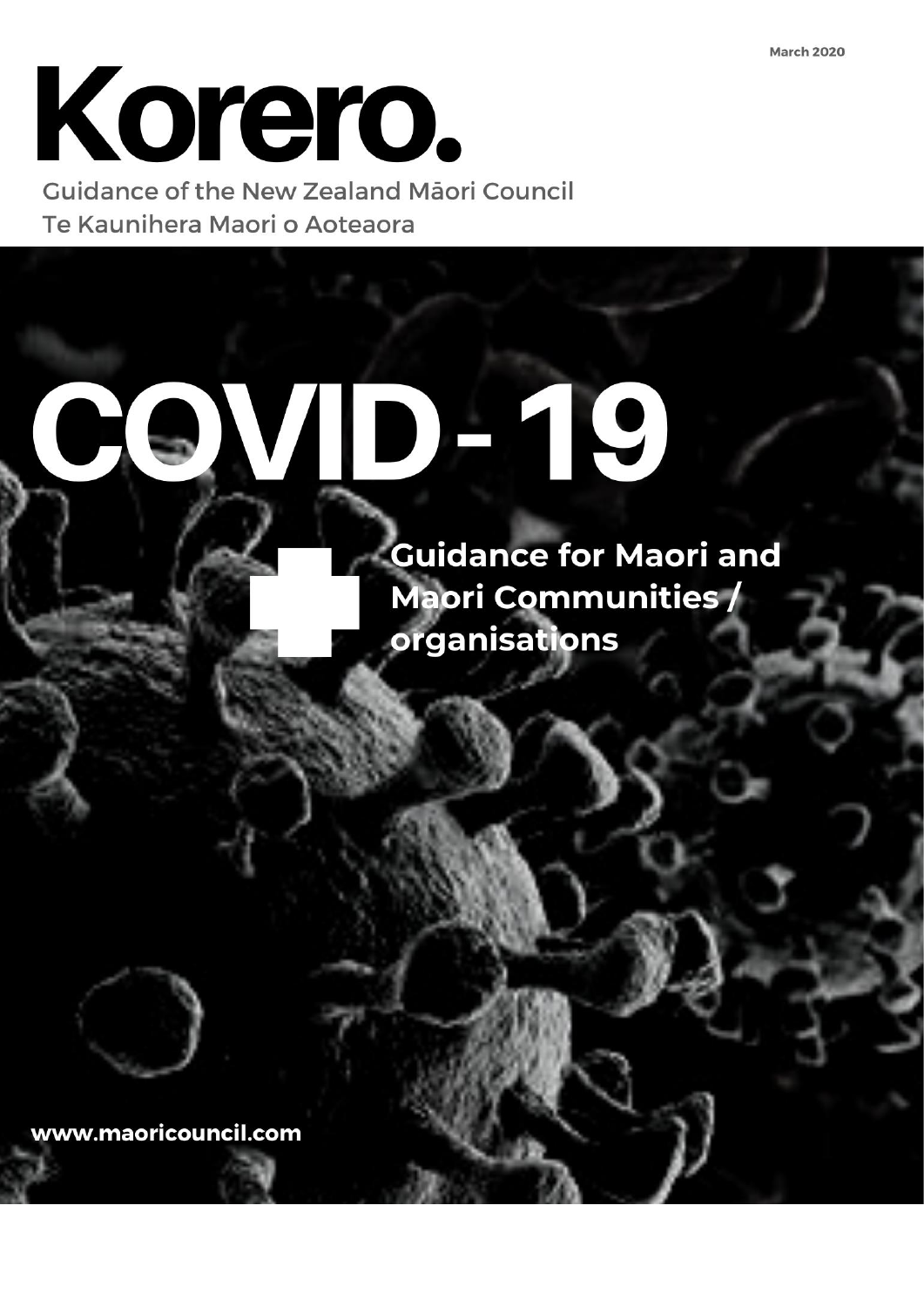#### He aha te mea nui o te ao

What is the most important thing in the world?

#### He tangata, he tangata, he tangata

It is the people, it is the people, it is the people

#### **Contents**

<span id="page-1-0"></span>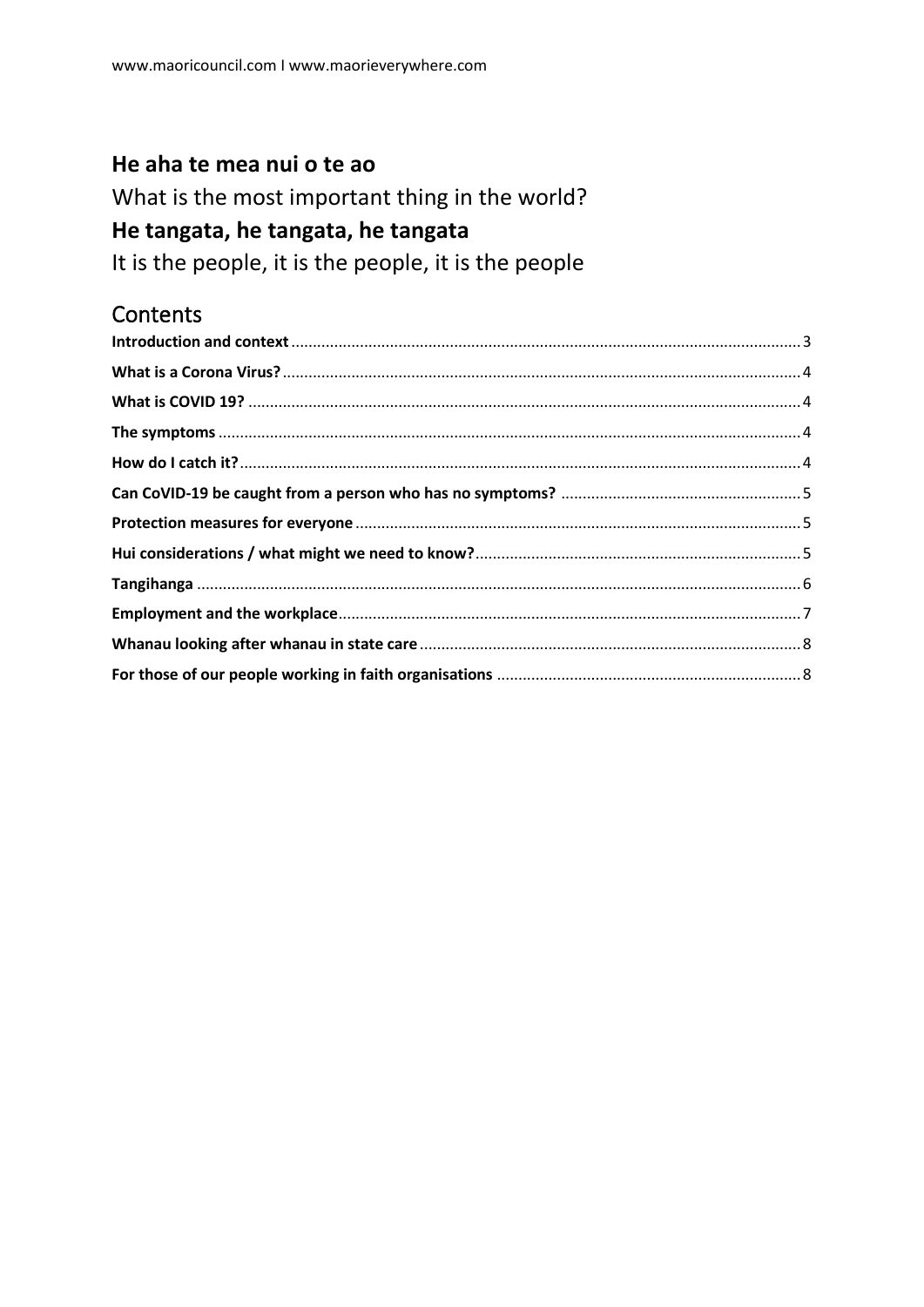#### Introduction and context

The 1918/19 pandemic had a severe impact on Māori, whose death rate of 4.2 percent was approximately five to seven times higher than the non-Māori death rate. Māori and Pacific peoples in New Zealand had higher rates of morbidity for the influenza A (H1N1) 2009 pandemic than other ethnic groups. History, therefore, suggests that Māori and Pacific peoples are more susceptible to pandemic influenza than other groups.

The Corona Virus / COVID-19 is impacting nations and communities across the world. Here, in Aotearoa, it is likely to also have a significant impact on our health, our communities and the economy. No place has been left untouched so far and the New Zealand Māori Council has a responsibility to ensure that we offer guidance to Māori, communities and organisations so they can ready themselves for the year ahead. In this document we cover areas such as "do I or do I not hold a hui?" through to working from home, general health and wellbeing advice, things to consider if you care for mokopuna and Tangi.

Of course, each of the New Zealand Māori Council Districts, Iwi and Hapu will have their own protocols and advice based on tikanga based processes. This is, therefore, simply guidance and we that you review this, alongside other advice, in making informed decisions. The primary goal of each of us is to keep our people and each other safe. Over the coming day and weeks more advice and material will be provided through our Māori everywhere.com site as well as stock that Māori organisations and Marae can download such as health information posters. We are also posting much of this material across Phyiscal media for you to share and pass on. If you have any questions about your own health, then make sure you call the health information line on 0800 358 5453.

<span id="page-2-0"></span>Henare Mason **Matthew Tukaki** 

Chair of the Council Executive Director of the Council Chair of the National Maori Authority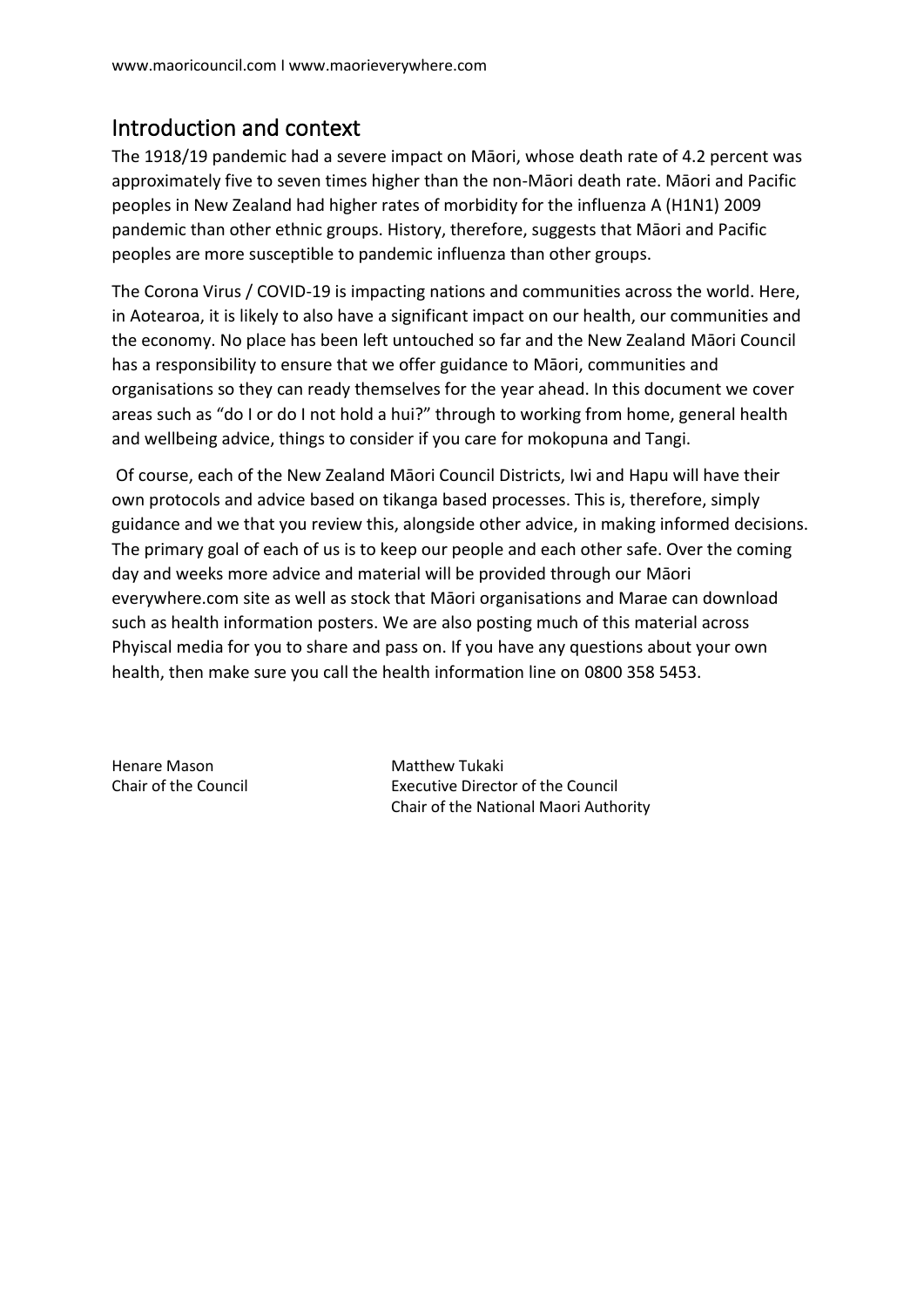## What is a Corona Virus?

Coronaviruses are a large family of viruses which may cause illness in animals or humans. In humans, several coronaviruses are known to cause respiratory infections ranging from the common cold to more severe diseases such as Middle East Respiratory Syndrome (MERS) and Severe Acute Respiratory Syndrome (SARS). The most recently discovered coronavirus causes coronavirus disease COVID-19.

#### <span id="page-3-0"></span>What is COVID-19?

COVID-19 is the infectious disease caused by the most recently discovered coronavirus. This new virus and disease were unknown before the outbreak began in Wuhan, China, in December 2019.

#### <span id="page-3-1"></span>The symptoms

- COVID-19 Symptoms The most common symptoms of COVID-19 are fever, tiredness, and dry cough.
- Some patients may have aches and pains, nasal congestion, runny nose, sore throat or diarrhoea.
- These symptoms are usually mild and begin gradually. Some people become infected but don't develop any symptoms and don't feel unwell.
- Most people (about 80%) recover from the disease without needing special treatment. Around 1 out of every 6 people who gets COVID-19 becomes seriously ill and develops difficulty breathing. Older people, and those with underlying medical problems like high blood pressure, heart problems or diabetes, are more likely to develop serious illness.

• People with fever, cough and difficulty breathing should seek medical attention early and call in advance.

The most common symptoms of COVID-19 are fever, tiredness, and dry cough. Some patients may have aches and pains, nasal congestion, runny nose, sore throat or diarrhea. These symptoms are usually mild and begin gradually. Some people become infected but don't develop any symptoms and don't feel unwell. Most people (about 80%) recover from the disease without needing special treatment. Around 1 out of every 6 people who gets COVID-19 becomes seriously ill and develops difficulty breathing. Older people, and those with underlying medical problems like high blood pressure, heart problems or diabetes, are more likely to develop serious illness. People with fever, cough and difficulty breathing should seek medical attention.

# <span id="page-3-2"></span>How do I catch it?

People can catch COVID-19 from others who have the virus. The disease can spread from person to person through small droplets from the nose or mouth which are spread when a person with COVID-19 coughs or exhales. These droplets land on objects and surfaces around the person. Other people then catch COVID-19 by touching these objects or surfaces, then touching their eyes, nose or mouth. People can also catch COVID-19 if they breathe in droplets from a person with COVID-19 who coughs out or exhales droplets. This is why it is important to stay more than 1 meter (3 feet) away from a person who is sick. Studies to date suggest that the virus that causes COVID-19 is mainly transmitted through contact with respiratory droplets rather than through the air. See previous answer on "How does COVID-19 spread?"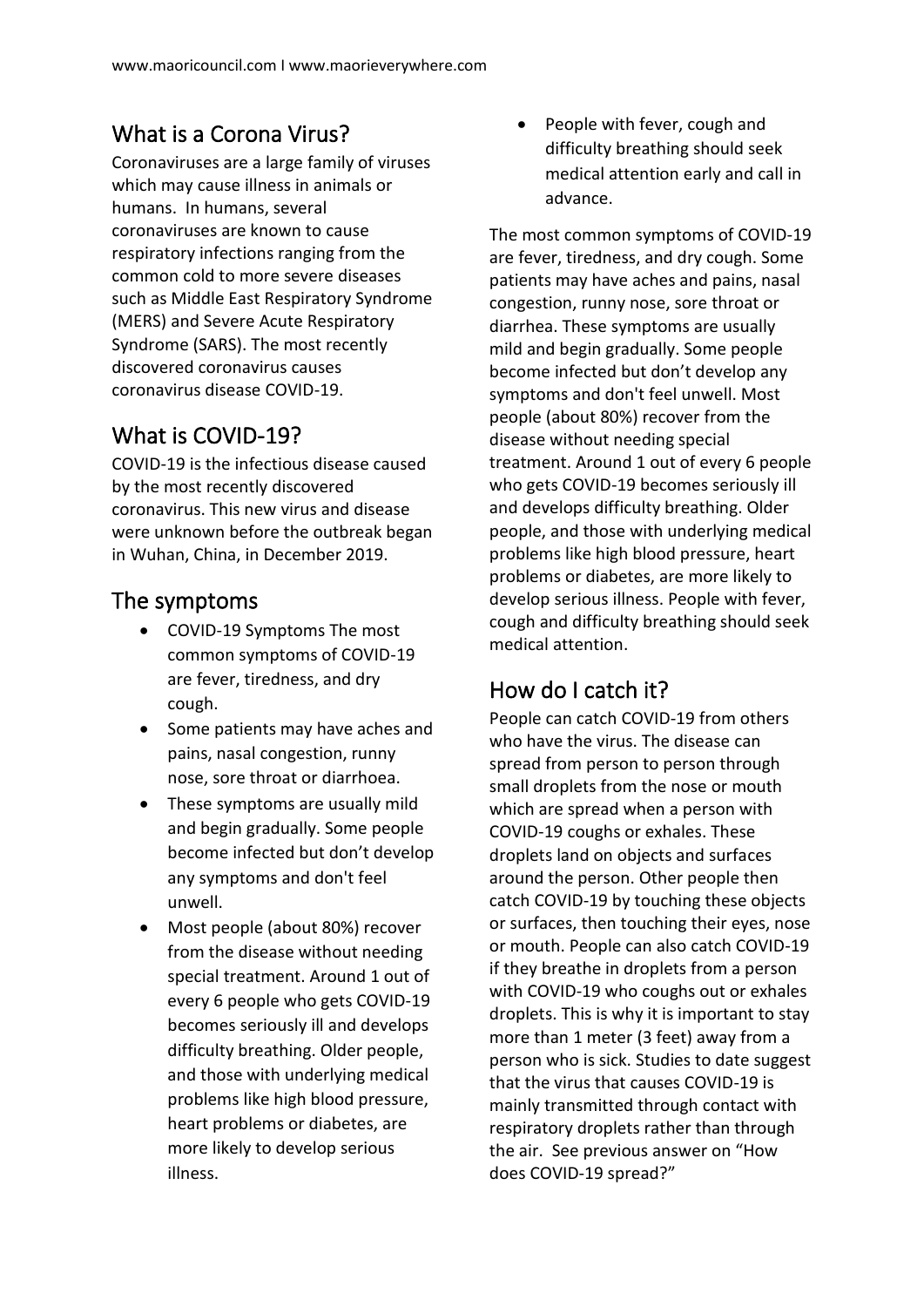# <span id="page-4-0"></span>Can CoVID-19 be caught from a person who has no symptoms?

The main way the disease spreads is through respiratory droplets expelled by someone who is coughing. The risk of catching COVID-19 from someone with no symptoms at all is very low. However, many people with COVID-19 experience only mild symptoms. This is particularly true at the early stages of the disease. It is therefore possible to catch COVID-19 from someone who has, for example, just a mild cough and does not feel ill.

#### <span id="page-4-1"></span>Protection measures for everyone

- Stay aware of the latest information on the COVID-19 outbreak, available on the WHO website and through your national and local public health authority. Many countries around the world have seen cases of COVID-19 and several have seen outbreaks. Authorities in China and some other countries have succeeded in slowing or stopping their outbreaks. However, the situation is unpredictable so check regularly for the latest news.
- You can reduce your chances of being infected or spreading COVID-19 by taking some simple precautions:
- Regularly and thoroughly clean your hands with an alcohol-based hand rub or wash them with soap and water.
- Why? Washing your hands with soap and water or using alcohol-based hand rub kills viruses that may be on your hands.
- Maintain at least 1 metre (3 feet) distance between yourself and anyone who is coughing or sneezing.
- Why? When someone coughs or sneezes, they spray small liquid droplets from their nose or mouth which may contain virus. If you are too close, you can breathe in the droplets, including the COVID-19 virus if the person coughing has the disease.
- Avoid touching eyes, nose and mouth.
- Why? Hands touch many surfaces and can pick up viruses. Once contaminated, hands can transfer the virus to your eyes, nose or mouth. From there, the virus can enter your body and can make you sick.
- Make sure you, and the people around you, follow good respiratory hygiene. This means covering your mouth and nose with your bent elbow or tissue when you cough or sneeze. Then dispose of the used tissue immediately.
- Why? Droplets spread virus. By following good respiratory hygiene, you protect the people around you from viruses such as cold, flu and COVID-19.
- Stay home if you feel unwell. If you have a fever, cough and difficulty breathing, seek medical attention and call in advance. Follow the directions of your local health authority.
- Why? National and local authorities will have the most up to date information on the situation in your area. Calling in advance will allow your health care provider to quickly direct you to the right health facility. This will also protect you and help prevent spread of viruses and other infections.
- Keep up to date on the latest COVID-19 hotspots (cities or local areas where COVID-19 is spreading widely). If possible, avoid traveling to places – especially if you are an older person or have diabetes, heart or lung disease.
- Why? You have a higher chance of catching COVID-19 in one of these areas.

## <span id="page-4-2"></span>Hui considerations / what might we need to know?

Our core advice:

Postpone or cancel non-essential hui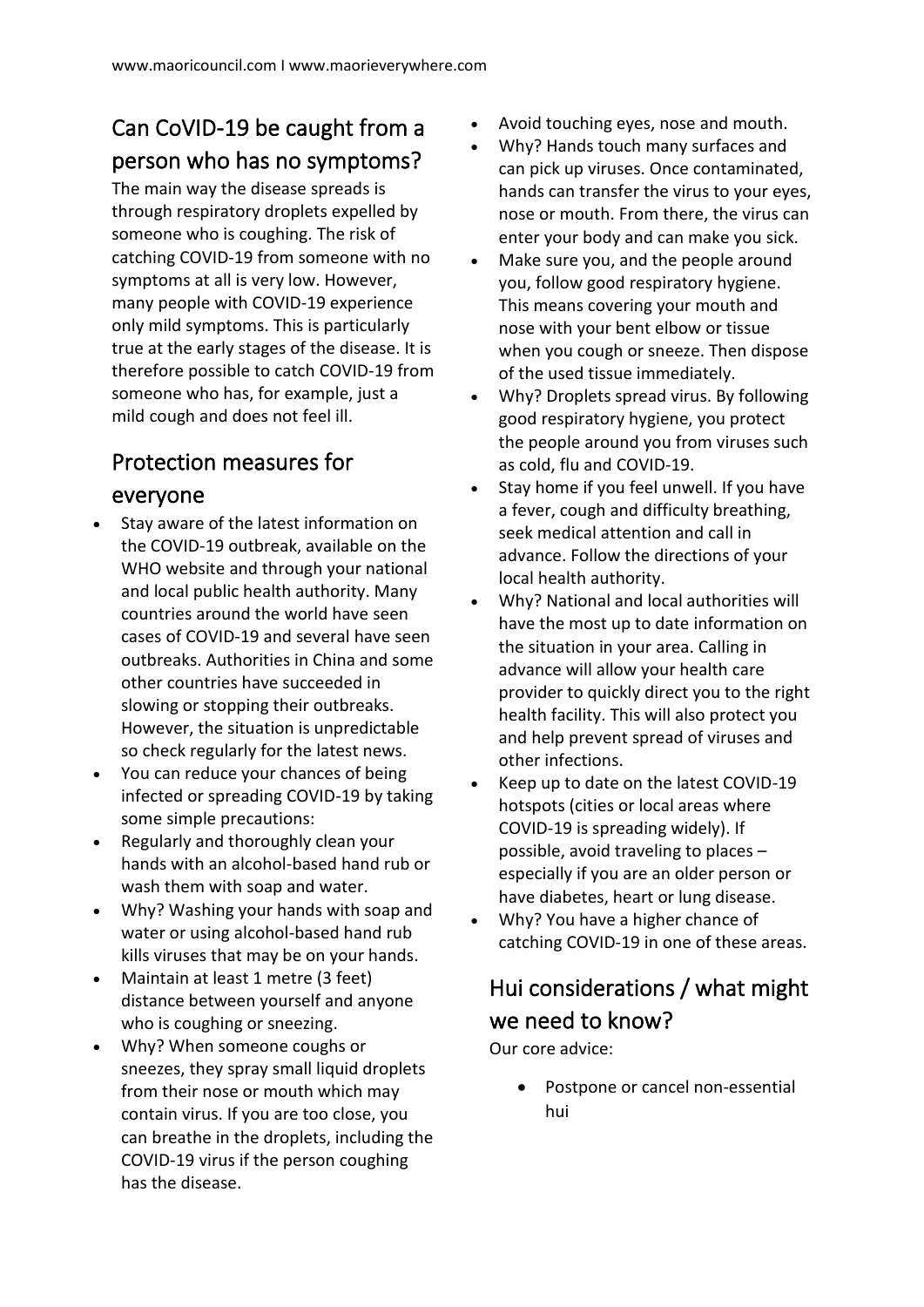- If hui is to be held limit the number who are physically present to no more than twenty
- Utilise online applications and platforms for things such as video conferencing
- If you do hold a physical hui make sure that Phyiscal distancing measures are in place, soap or hand sanitizer is available in all bathrooms and appropriate health advice is provided
- Avoid physical contact such as hongi, hugging and kissing – instead look for a unique way of still showing respect or aroha such as a flick of the head (Kia Ora), bowing to each other and so on. Many Iwi and Hapu are coming up with unique and, often fun, ways of communicating during the crisis

At any time, around the country, the Māori Council estimates that there are upwards to a hundred hui underway. These range in size from smaller numbers to thirty or forty people right through to large gatherings in the hundreds. From small trust meetings to large kaupapa hui. For the larger meetings whanau and participants come from near and far. Our guidance is, no matter the size of the hui, to consider postponing those that are not essential but just procedural to fixing new dates in and around late June or July this year. For those that are required to legally meet based on their articles of association or trust deeds to try and move them online using applications such as ZOOM.com (which are often free for the first hour), SKYPE or a Facebook messenger group chat. For the larger kaupapa based hui we also suggest minimising the numbers per location and

move to a potential regional model while also partnering with a Government Agency or department who might be able to provide video conferencing support to connect each location up. Many Annual General Meetings don't normally occur until the end of the calendar year. If, however, you have one scheduled from the  $1<sup>st</sup>$  of April to the end of June 2020 you might want to consider shifting the date. If you need to pass a special motion because of time constraints between one AGM and another we urge you to consult your articles of association or trust deed for further guidance on what process you might need to follow. Keep in mind that the primary concern is to find a way to still conduct your business while at the same time remaining safe and well. Council also advises the postponing of cancellation of kaumatua gatherings for the obvious reason that our elders are much more at risk from the virus than other population groups. Visitors from out of town or outside the whanau group should be asked to come another time when the virus begins to settle down.

#### <span id="page-5-0"></span>Tangihanga

The sad reality is that the virus is potentially the taker of a life at a time when death is still a regular feature of our world. Whether someone dies because of the virus or they die for another reason we still must gather and pay our respects to the departed. In the Te Ao Māori world that means we have Tangi and funerals every day across the country and, like hui, whanau and people travel short and long distances to bid their farewells.

Each [iwi](https://en.wikipedia.org/wiki/Iwi) (tribe/nation) differs on how they honour those who pass. *Tangihanga* generally take three

days with burial on the third day. From the moment of death, the *tūpāpaku* (body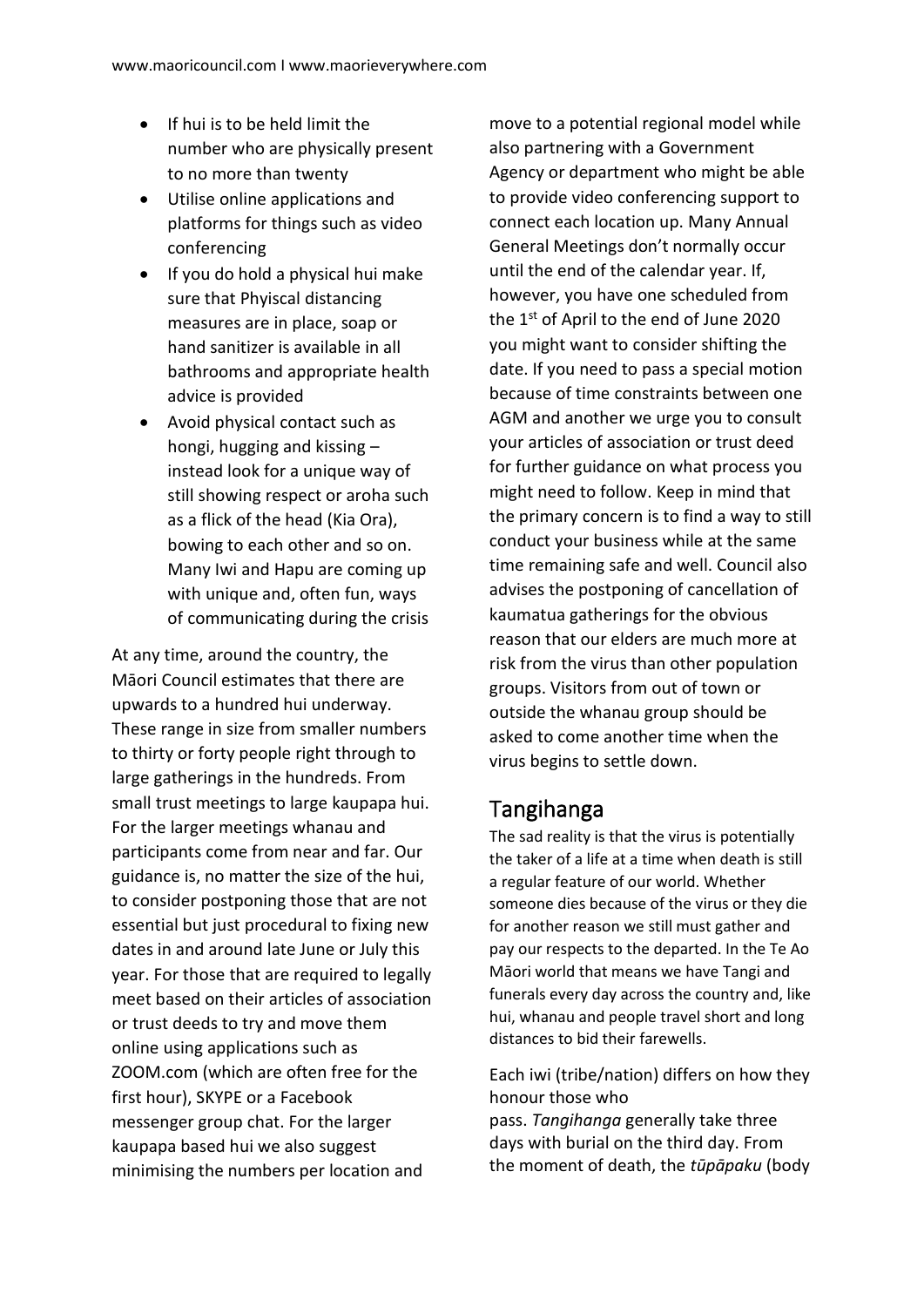of the deceased) is rarely alone. The tūpāpaku is transported (usually from a hospital and via a funeral home) to the [marae.](https://en.wikipedia.org/wiki/Marae) There they are welcomed with a *[pōwhiri](https://en.wikipedia.org/wiki/P%C5%8Dwhiri)* and will [lie in state](https://en.wikipedia.org/wiki/Lying_in_state) for at least two nights, usually in an open coffin, in the [wharenui.](https://en.wikipedia.org/wiki/Wharenui) Because of the numbers of people who may gather, stay and join in remembrance of the deceased our advice is to always consider what you might need to do in such situations when it comes to the Tangi. For whanau and those supporting from a Marae perspective our only message is to ensure that you try and keep a measure of Phyiscal distance to each other in the wharenui – if the wharenui is your main accommodation area to ensure that also follows in sleeping arrangements and if you feel that a mask is warranted while sleeping then do not be afraid to do so. Ensure that soap and hand sanitizer is made available and only drink from your cup or bottle. Marae across the nation know what they are doing when it comes to cleanliness and the Council has great faith that they will all have this in hand. Tangi is something that must continue, and our only advice is to remain alert, calm and follow the available health advice. Some people have suggested steaming a Tangi online for those to still participate in proceedings from a distance. We do not encourage that given the Councils commitment for whanau to hold true to Tapu (see below for the broad definition) and out for respect for the deceased. This also applies to images of the dead in their death state.

*TAPU: restriction, prohibition - a supernatural condition. A person, place or thing is dedicated to an atua and is thus removed from the sphere of the profane and put into the sphere of the sacred. It is untouchable, no longer to be put to common use. The violation of tapu would result in retribution, sometimes including the death of the violator and others* 

*involved directly or indirectly. Appropriate karakia and ceremonies could mitigate these effects. Tapu was used as a way to control how people behaved towards each other and the environment, placing restrictions upon society to ensure that society flourished. Making an object tapu was achieved through rangatira or tohunga acting as channels for the atua in applying the tapu. Members of a community would not violate the tapu for fear of sickness or catastrophe as a result of the anger of the atua. Intrinsic, or primary, tapu are those things which are tapu in themselves. The extensions of tapu are the restrictions resulting from contact with something that is intrinsically tapu. This can be removed with water, or food and karakia. A person is imbued with mana and tapu by reason of his or her birth. High-ranking families whose genealogy could be traced through the senior line from the atua were thought to be under their special care. It was a priority for those of ariki descent to maintain mana and tapu and to keep the strength of the mana and tapu associated with the atua as pure as possible. People are tapu and it is each person's responsibility to preserve their own tapu and respect the tapu of others and of places. Under certain situations people become more tapu, including women giving birth, warriors travelling to battle, men carving (and their materials) and people when they die. Because resources from the environment originate from one of the atua, they need to be appeased with karakia before and after harvesting.* 

#### <span id="page-6-0"></span>Employment and the workplace

Many companies and Government Departments are now moving to having employees work from home. We also encourage Māori organisations and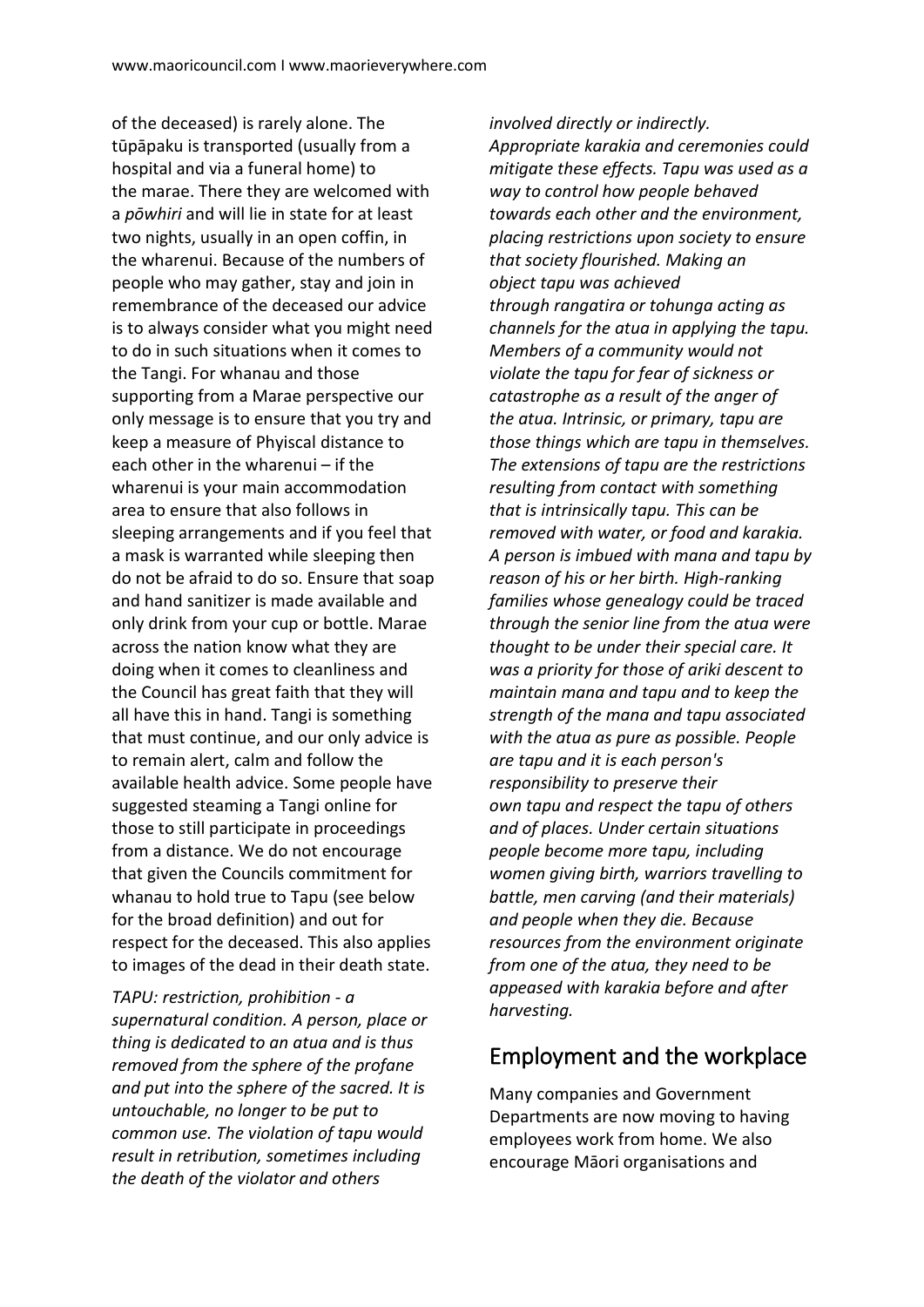business to consider the same thing. However, there are guidelines that need to be followed that ensure whanau can work from home and have access to the work environment when needed. In the case that schools are closed it will become increasingly important that whanau also achieve work life balance in looking after their tamariki. If you do not have the internet ask the employer to pay for it and arrange for it to be set up and if you will need the internet you might also need credit for your mobile phone if you are not a plan or need a top up. You might also want to check with your employer if they will refund the cost of the internet per month and take on your mobile phone bill for business- or work-related calls for the interim.

# <span id="page-7-0"></span>Whanau looking after whanau in state care

It is a sad normality of life that most children in the care of the State are Māori. Its also a reality that many of our elders are looking after their mokopuna and yet this group is also most susceptible to the virus. It is important that you out in place a "plan b" should you fall ill and need to self-isolate. This must include a conversation within the extended whanau and in collaboration with the Agency. The first step is to ensure that while you might not be able to continue caring for your mokopuna until the virus passes through your system there is still someone in the extended whanau that can step in. This is particularly the case when it comes to self-isolation and of course hospitalisation. Is there someone else that can be approved for care in the interim? Even if you start thinking about this now it will save time into the future if the worstcase scenario does unfold. Remember build this into your care plans and activate it if you need to.

# <span id="page-7-1"></span>For those of our people working in faith organisations

(advice taken from the Anglican Church Guidelines)

In the first instance please ensure that you are familiar with the latest information regarding COVID-19 posted by the Ministry of Health on their website: health.govt.nz

Although the risk of widespread community outbreak in New Zealand is expected to remain low, ministers and churches should do what they can to minimise the risk of transmission and infection within their congregations by:

- Minimising the number of people involved in handling the elements for Holy Communion; • Ensuring the priest washes their hands thoroughly before the service and encourage the use of hand sanitiser before the preparation of the elements.
- Suspend intinction (dipping of the bread into the chalice);
- Ensure the chalice and paten are washed with hot water and detergent after use.
- Remind congregants and ministers who feel unwell to stay home; • Limit unnecessary personal contact.

Ministers should remain aware that the need may arise for further restrictions during services. If so, they should consider:

• Offering what is known as 'Communion in One Kind' only, with the people partaking only of the bread and the priest alone taking the wine.